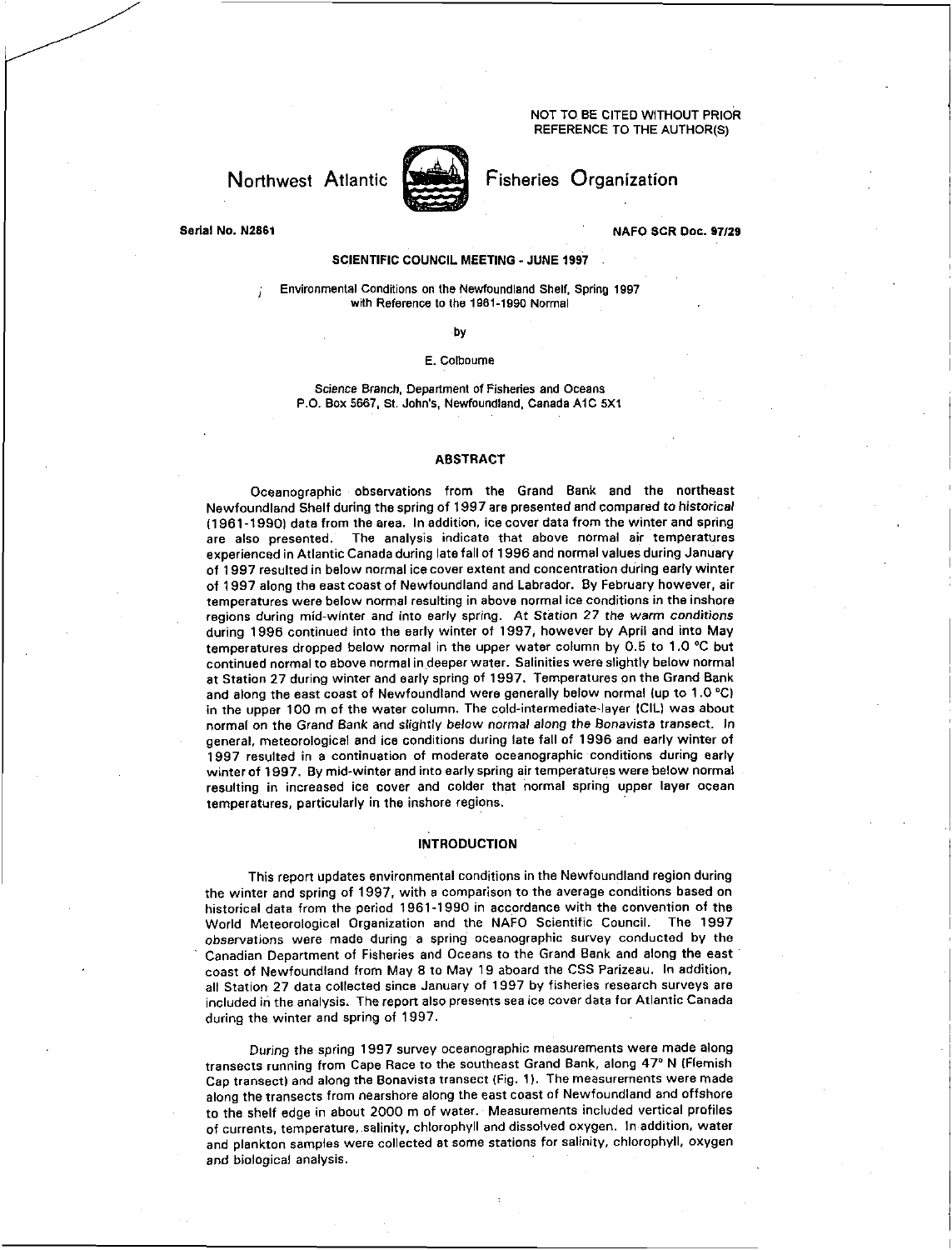## ICE CONDITIONS

The maximum extent of the ice edge (defined by one-tenth coverage) during mid-January to late May of 1997 together with the median and maximum positions of the ice edge for the period 1962 to 1987 along the coast of Newfoundland are shown in Figure 2. The monthly positions of the ice edge for 1997 were digitized from the daily ice charts published by Ice Central of Environment Canada in Ottawa, the median and maximum positions of the ice edge were published by Cote (1989).

During the fall of 1996 and early winter of 1997 water and air temperatures in many areas along the east coast of Newfoundland were above normal (eg. Goose Bay air temperatures were 4.0 °C above normal in December and 2 °C above normal in January, Monthly Meteorological Summaries, Atmospheric Environment Service) which resulted in below normal ice extent during January. By mid-February to mid-March the ice edge extended further south than normal, however the offshore extent was about normal. By mid-April the ice edge was still further south than normal in the inshore regions and had receded to about normal limits by early May. By late May the ice edge was located over Hamilton Bank, well north of the seasonal normal with only an isolated patch of pack ice on the northeast Newfoundland coast.

Shown in Figure 3 are the cumulative (January to June, except January to May for 1997) ice areas south of 55° N latitude along the east coast of Newfoundland and Labrador from 1969 to 1997 again as defined by the 1/10 ice edge. Similar to 1996, the 1997 total ice area on the Newfoundland Shelf was among the lowest in the time series. In general, the 1997 ice season along the east coast of Newfoundland was among the lightest on record in terms of ice cover extent and duration. However, the ice edge in the inshore areas was further south than normal from February to April reaching to about 47° N latitude during mid-March.

#### STATION 27 TEMPERATURE AND SALINITY

The Station 27 monthly temperature and salinity anomalies at standard depths of 0, 20, 30, 50, 75, 100, 150 and 175 m are shown in Figs. 4 and 5. These anomalies are based on a total of 15 profiles collected from January to May of 1997 and are referenced to a 1961 to 1990 normal. No data were available for February and March and the value for. May is based on six observations from May 6 to May 22 and hence may be biased low.

The above normal temperatures experienced during 1996 continued into January of 1997 with values about 0.25 to 0.5 °C above normal. During April, surface temperatures were slightly below normal while bottom temperatures were slightly above normal, elsewhere they were near normal. Temperatures during May were more than 1.0 °C below normal at the surface and generally below normal in the upper 75 m of the water column. Below 100 m depth temperatures continued above normal by up to 0.5 °C at the bottom. Salinities were near to slightly below normal during the spring of 1997 over all depths, very similar to 1996 values (Colbourne 1997).

#### **TEMPERATURE AND SALINITY TRANSECTS**

Vertical distributions of the temperature and salinity fields together with the anomalies along the southeast Grand Bank transect, the standard Flemish Cap (47° N) transect and the Bonavista transect (Fig. 1) for the spring of 1997 are presented in Figs. 6 to 11. The anomalies were calculated from the mean of all available data for the transect from 1961 to 1990 during a time period of two weeks on either side of the 1997 survey.

The spring temperature along the southeast Grand Bank transect (Fig. 6) ranged from 0.5 to 1.0 °C near the surface and to 0.0 to -1.0 °C below 25 m in the Avalon Channel and at the edge of the continental shelf. Over the Grand Bank temperatures ranged from about 0.5 to 2.5 °C near bottom at about 80 m depth and from 1.0 to greater than 3.5 °C in the near surface layer. Beyond the shelf break, temperatures experienced considerable variability ranging from greater than 5.0 °C near the surface and between 2.0 to 4.0 °C below 60 m depth. Except for the deeper Avalon Channel, where temperatures were near normal, these temperatures were 1.0 to 2.0 °C below normal in the upper layer over the inshore portion of the Grand Bank and from about 0.5 to 1.0 °C below normal near the shelf edge in the offshore branch of the Labrador Current. Near the central portion of the bank temperatures were near normal at depth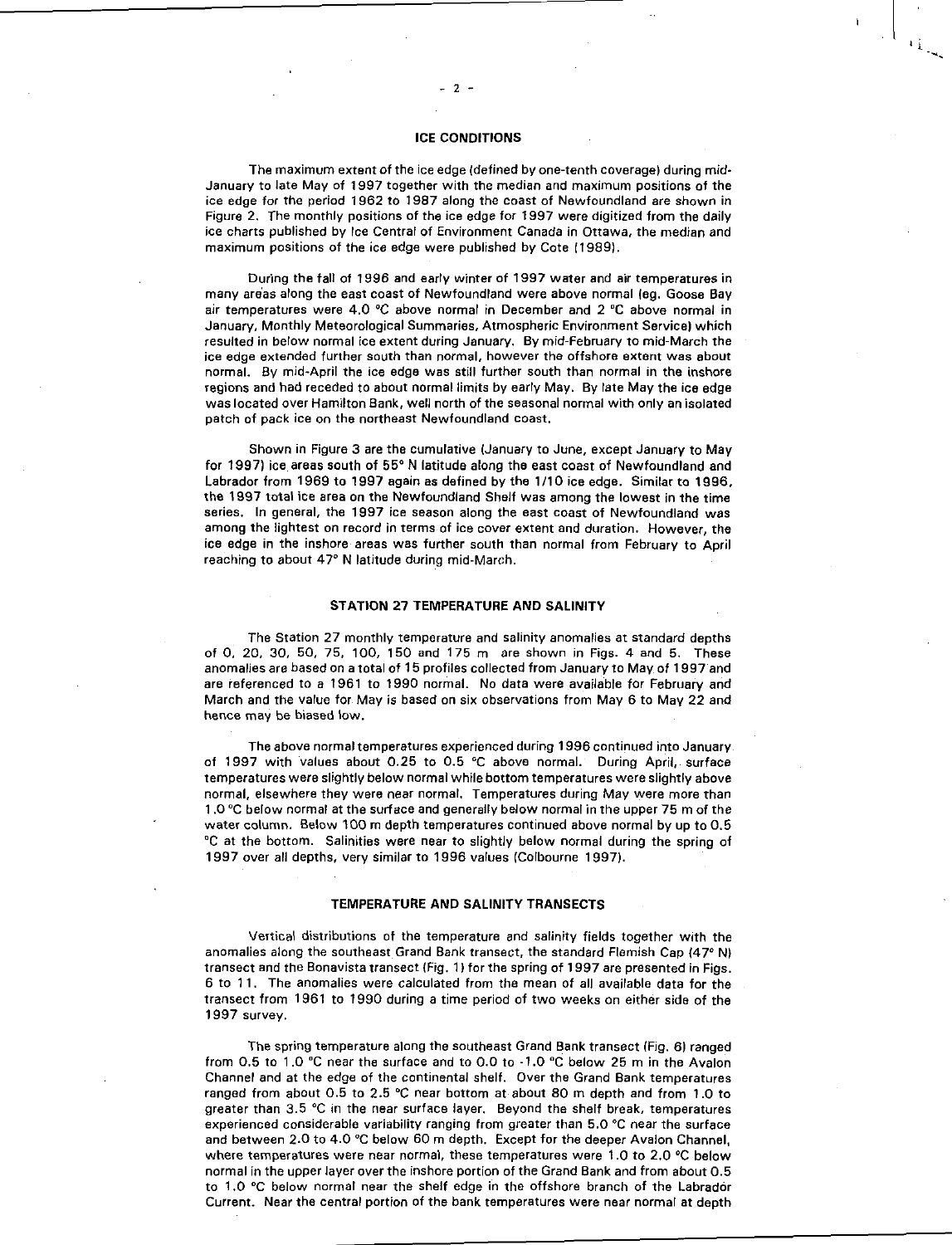and above normal near the surface. Beyond the shelf break outside the Labrador Current influence, temperatures were above normal, particularly in water depths below 200 m. Salinities along this transect (Fig. 7) ranged from 32.5 to 32.75 PSU over the bank and from 33.0 to 34.5 PSU offshore of the bank. There were *no significant salinity*  anomalies over the Bank, however offshore of the bank below 150 m depth, salinities appear to be above normal by up to 0.4 PSU.

Spring temperatures along the Flemish Cap transect (Fig. 8) ranged from 0.5 to 1.0 °C near the surface and to 0.0 to -0.5 °C below 20 m depth in the Avalon Channel and below 50 m depth at the edge of the continental shelf. Over the outer Grand Bank temperatures were below -0.5 °C near bottom at about 80 m depth and from 1.0 to 1.5 °C in the near surface layer. Beyond the shelf break in the Flemish Pass temperatures ranged from 3.0 to 5.0 °C *in* the *upper* water column and from 3.0 to 3.5 °C below 100 m depth. East of the Flemish Cap temperatures ranged from 5.0 to 6.5 °C near the surface and between 4.0 to 6.0 °C below 100 m depth. These values were 0.5 to 1.0 °C below normal in the Avalon Channel and from 0.25 to 0.5 °C below normal over the outer Grand Bank in the upper layer. At the edge of the continental shelf out to the Flemish Cap temperatures ranged from about normal to 1.0 °C above normal. East of the Flemish Cap temperatures were below normal by about 0.5 °C. Salinities along the transect (Fig. 9) ranged from 32.5 to 33.0 PSU over the bank and from 33.0 to 34.5 PSU east of the Grand Bank in the upper 150 m of the water column and from 34.5 to 34.75 in deeper water. These values were about 0.2 to 0.4 below normal in the Avalon Channel, about normal over the Grand Bank, and above normal by 0.2 to 0.4 PSU east of the Flemish Cap.

Temperatures along the Bonavista transect (Fig. 10) in the upper 50 m of the water column ranged from -0.5 °C to 0.0 °C over most of the Newfoundland Shelf and to 0.5 to 3.0 °C over the outer most portion of the transect. In deeper water (50 m to the bottom) within 25 km of the coast, temperatures ranged from -1.5 °C to 0.0 °C in the cold intermediate layer (CIL) and to 0.0 °C to 3.0 °C along the bottom across the continental shelf and beyond. The corresponding temperature anomalies ranged from 0.25 to 1.0 °C below normal in the surface layer from the coast out to the shelf break. At mid-depth to the bottom over most of the shelf temperatures were from 0.25 to 1.5 °C above normal. Salinities along the transect (Fig. 11) ranged from 32.0 to 33.5 PSU over the shelf in the upper 50 m of the water column and from 33.0 to 34.5 PSU in deeper water over the shelf and generally greater than 34.5 PSU east of the shelf. These values were about 0.2 to 0.4 PSU below normal at mid-depth on the outer shelf, near normal over the remainder of the shelf and above normal by 0.2 to 0.3 PSU near the surface east of the shelf break.

# **THE COLD INTERMEDIATE LAYER (CIL/**

As shown in Fig. 10 the vertical temperature structure on the Newfoundland Continental Shelf is dominated by a cold layer of water, commonly referred to as the CIL (Petrie et al., 1988), trapped between the seasonally heated upper layer and warmer slope water near the bottom. This feature undergoes large seasonal variations with the cross-sectional area of water reaching its maximum in January (Fig. 12) as the upper layer cools. By spring the warming of the upper layer commences and the cross*sectional area of sub-zero* °C water decreases and reaches its minimum by October along the Bonavista transect and by December along the Flemish Cap transect. The variation in the area of sub-zero °C water along the Flemish Cap transect (Grand Bank portion) is mainly influenced by the seasonally heated upper layer which undergoes a large change beginning in April. During winter and early spring the entire water column on the Grand Bank is below 0.0 °C with maximum cross-sectional area at about 45  $km^2$ after which it decreases to approximately 25 km<sup>2</sup> by May and remains nearly constant during the summer.

During the spring of 1997 the total area of sub-zero °C water was below the long-term normal along the Bonavista transect and slightly above normal along the Flemish Cap transect. During the period of 1990-1993 the total area of sub-zero °C water along the Bonavista transect was significantly above normal from spring to fall (Fig. 12). The recent observations indicate a continuation of normal to below normal CIL areas since the summer of 1995 when the CIL was the lowest in about 10 years along the Bonavista transect (Colbourne 1996).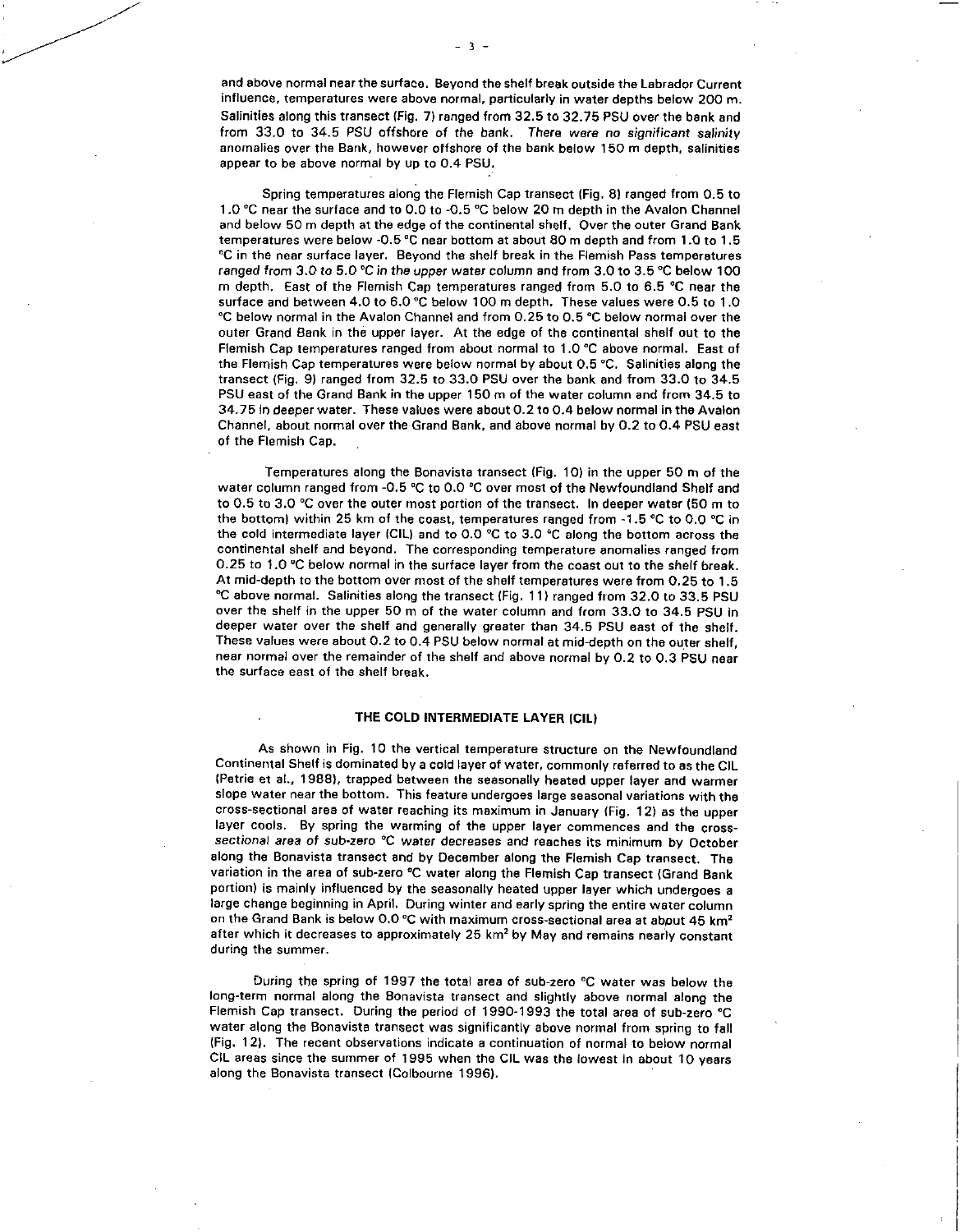### **ACKNOWLEDGEMENTS**

I thank C. Fitzpatrick, D. Senciall, P. Stead, J. Walpert and D. Foote of the oceanography section at NAFC for the professional job in data collection and processing and for the computer software support. 1 also thank the many scientists at the NAFC for collecting and providing much of the data contained in this analysis and to the Marine Environmental Data Service in Ottawa for providing most of the historical data. I would also like to thank the captain and crew of the CSS Parizeau.

# **REFERENCES**

İ

- Colbourne, E. 1997. Oceanographic conditions in the Newfoundland Region During 1996 with comparisons to the 1961-1990 Average. DFO AFRD. 97/04.
- Colbourne, E. 1996. Oceanographic conditions in the Newfoundland Region During 1995 with comparisons to the 1961-1990 Average. DFO AFRO. 96/1.
- Cote, P. W. 1989. Ice limits eastern Canadian seaboard. Environment Canada, Ottawa. 39 p.
- Petrie, 8., S. Akenhead, J. Lazier and J. Loder. 1988. The Cold Intermediate Layer on the Labrador and Northeast Newfoundland Shelves, 1978-1986. NAFO Sci. Coun. Stu. 12:57-69.



Fig. 1. Location map showing positions of the stations occupied during the spring 1997 oceanographic survey. The bathymetry lines are 300 and 1000 m.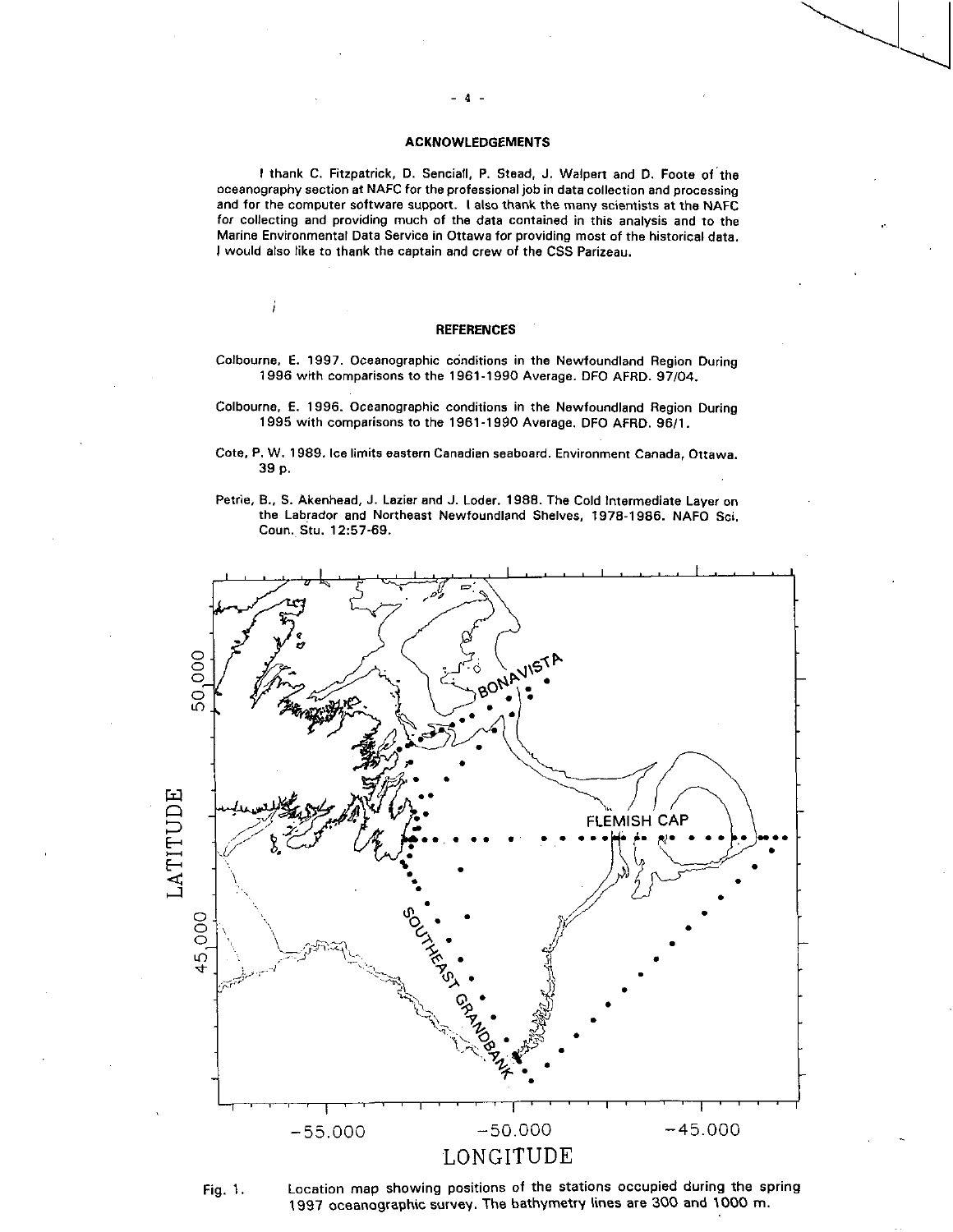- 5 -



Fig. 2. Ice edge locations for mid-January to mid-April of 1997 (light solid lines). The dashed and heavy solid lines are locations for the maximum and median positions for the same time period based on historical data from 1962 to 1987. (from Cote, 1989)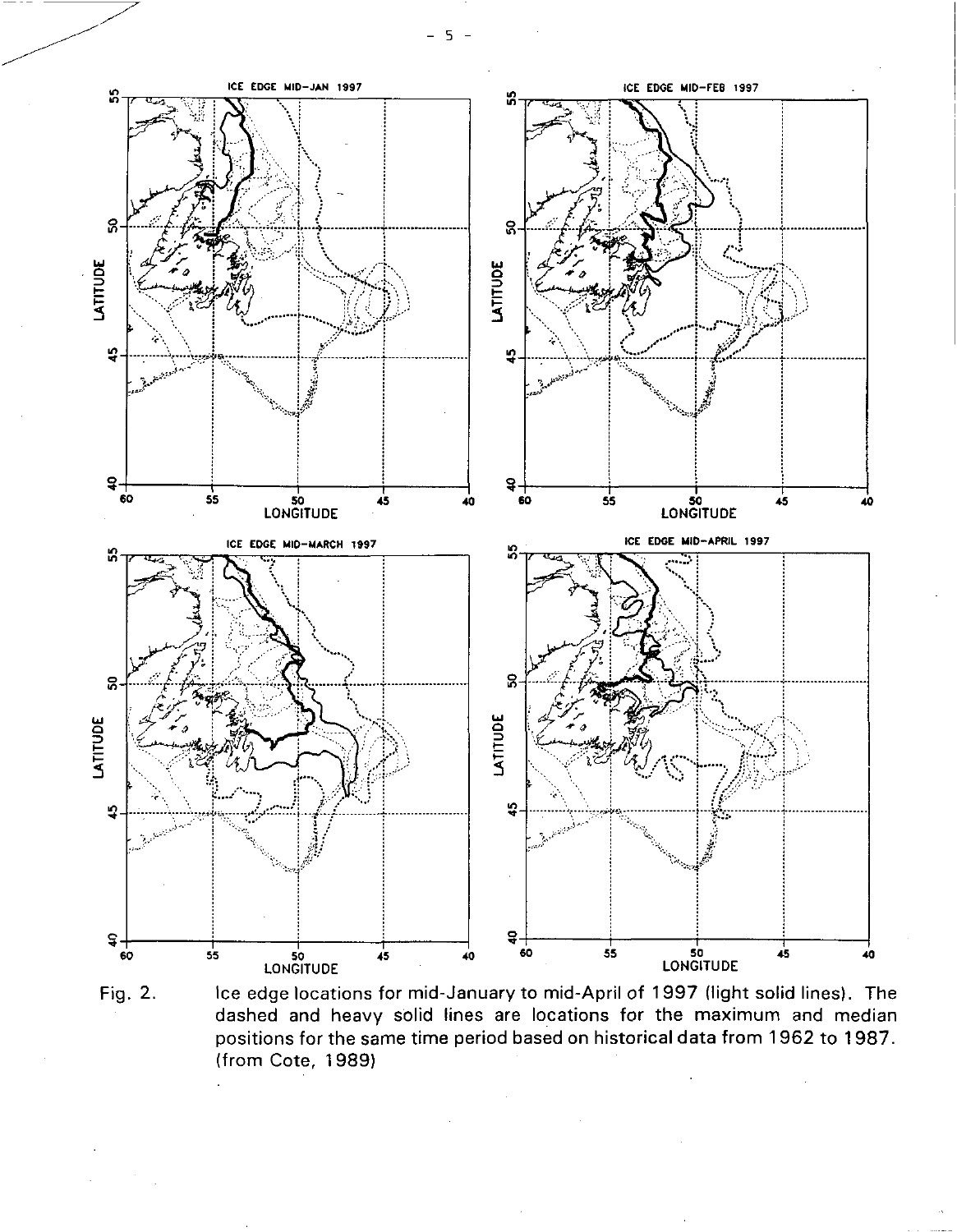



![](_page_5_Figure_2.jpeg)

Fig. 3. Time series of the annual cumulative ice areas along the east coast of Newfoundland south of 55 °N latitude.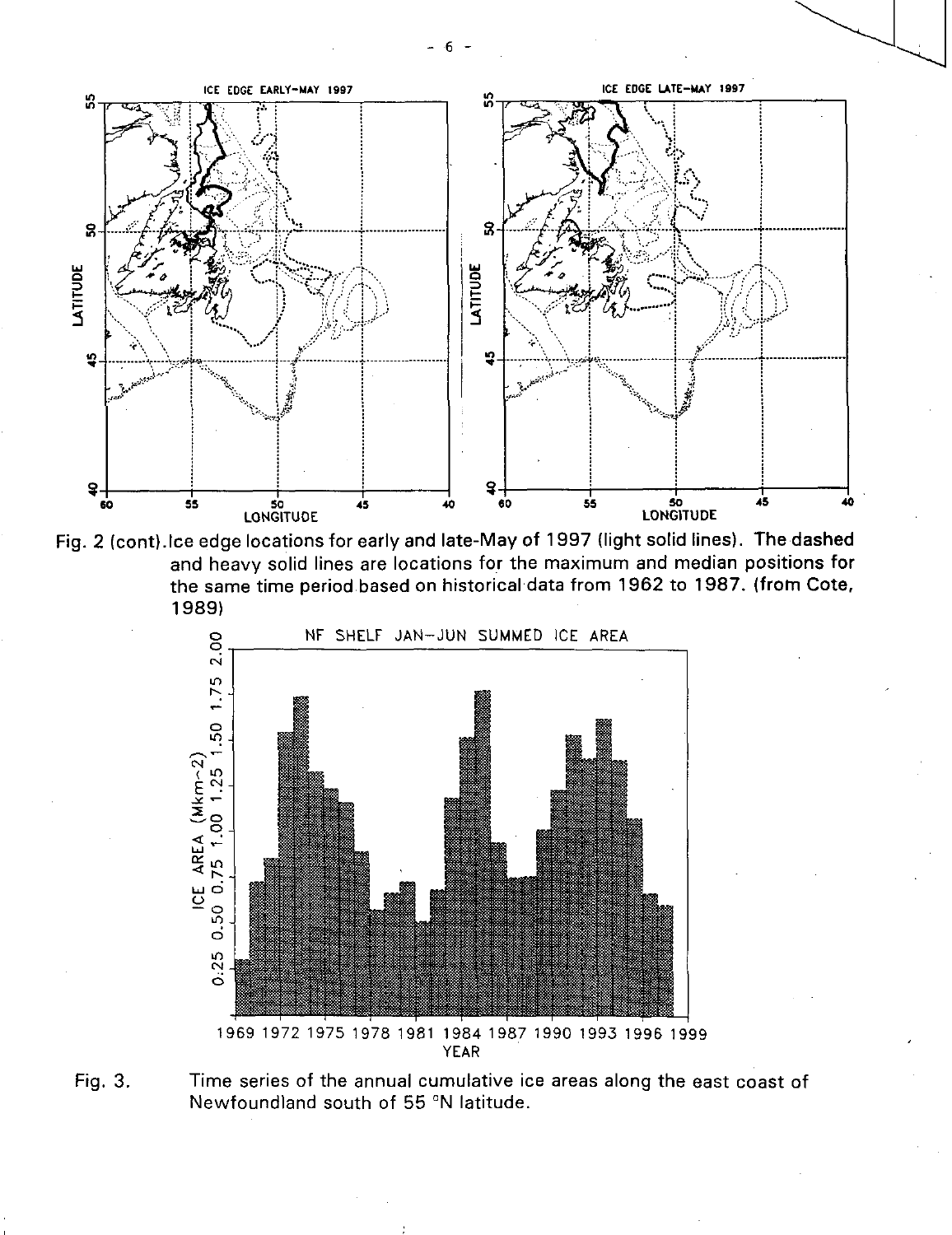![](_page_6_Figure_0.jpeg)

 $-7 -$ 

![](_page_6_Figure_1.jpeg)

Time series of monthly temperature anomalies at Station 27 at standard depths for January to May of 1997.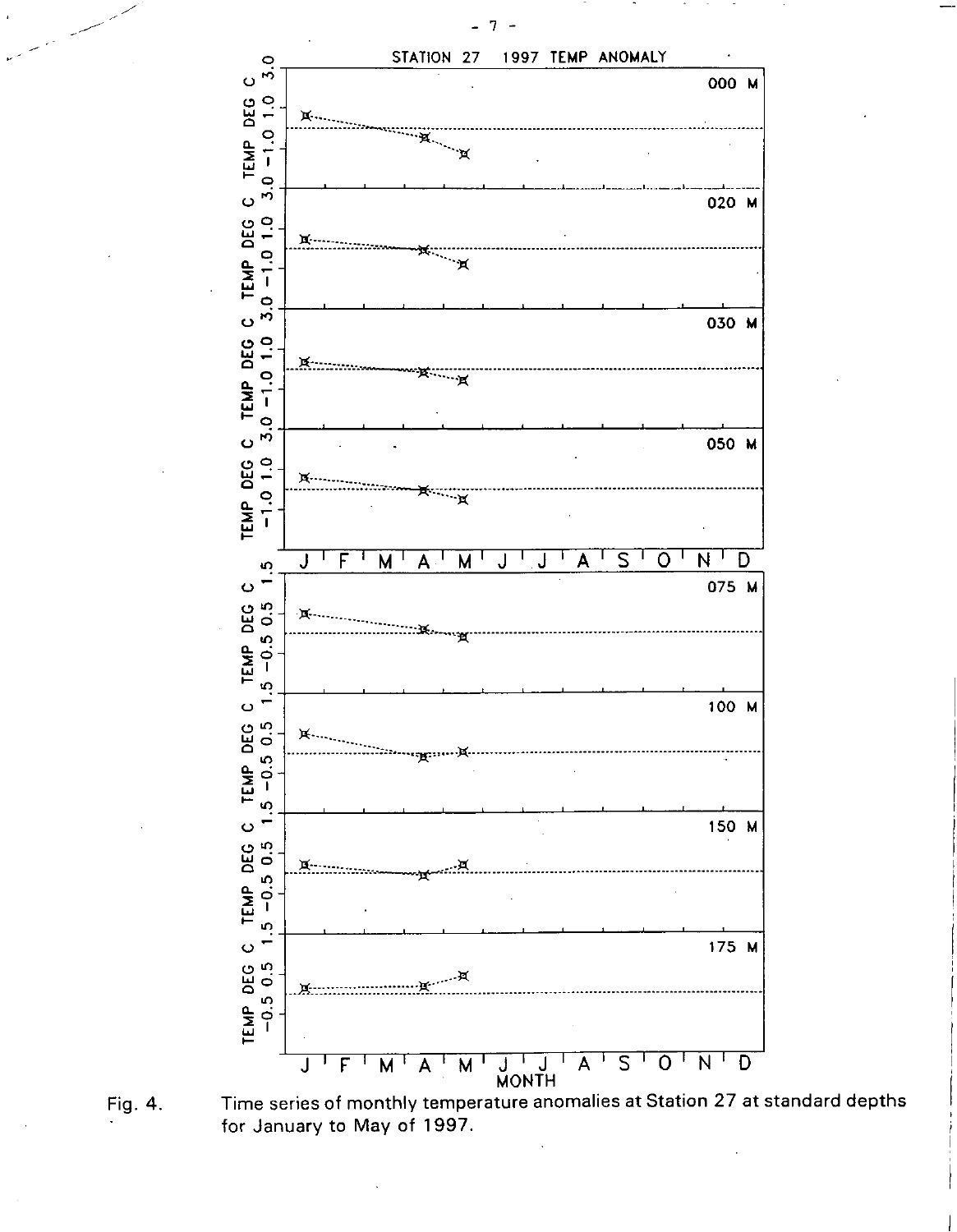![](_page_7_Figure_0.jpeg)

 $\overline{a}$ 

 $\overline{\phantom{0}}$ 

![](_page_7_Figure_1.jpeg)

Time series of monthly salinity anomalies at Station 27 at standard depths for January to May of 1997.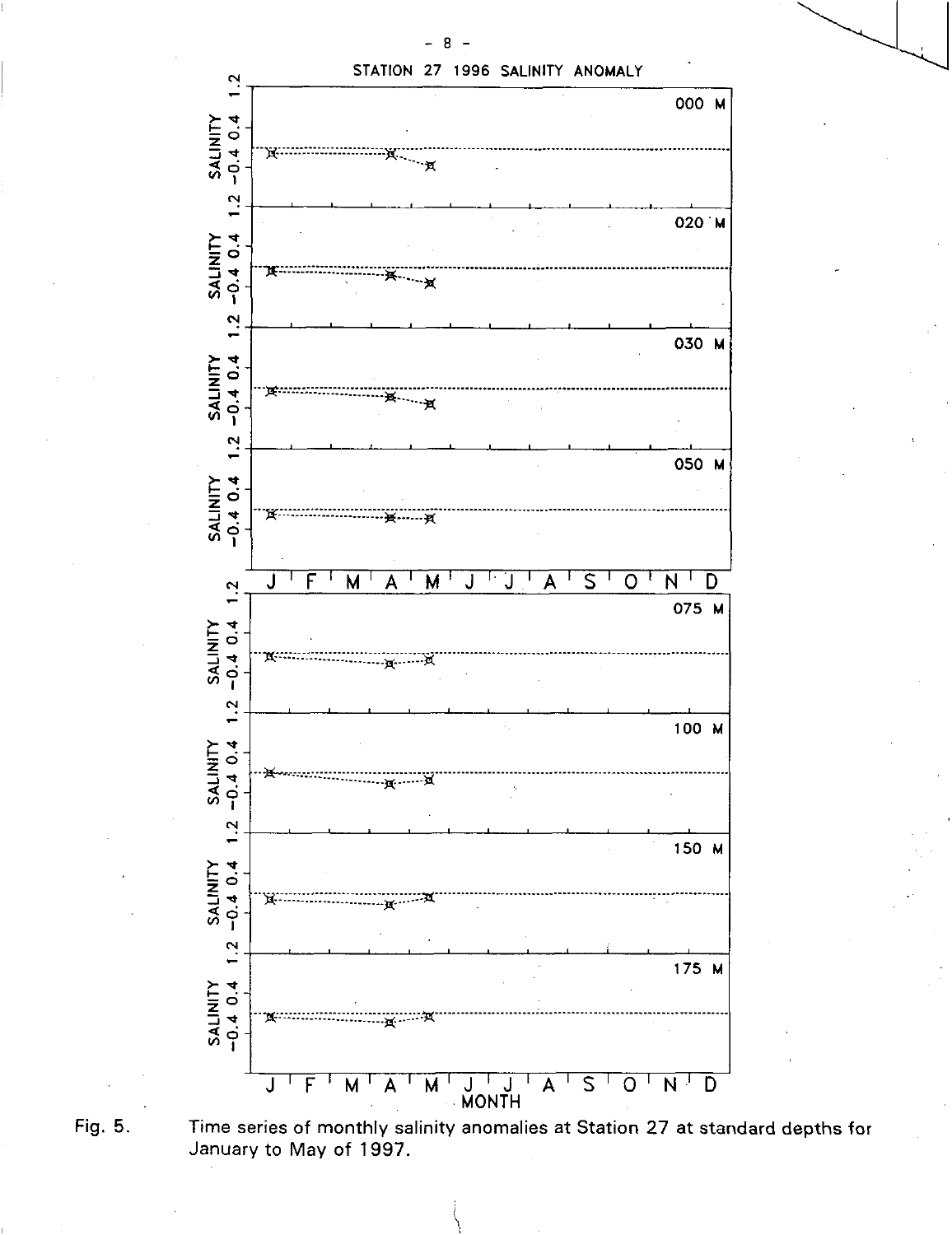![](_page_8_Figure_0.jpeg)

the southeast Grand Bank transect for early May 1997.

 $9 -$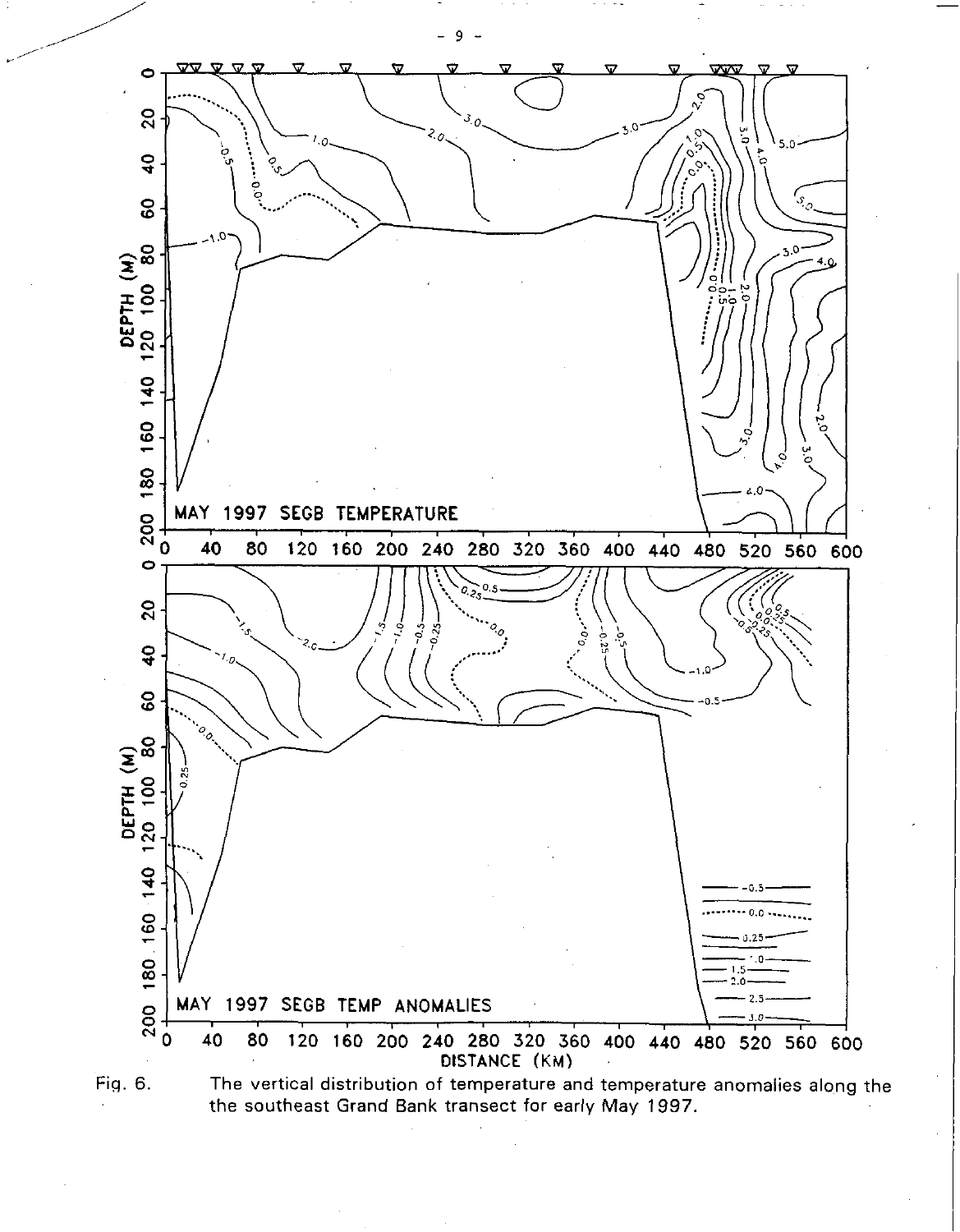![](_page_9_Figure_0.jpeg)

 $-10 -$ 

![](_page_9_Figure_1.jpeg)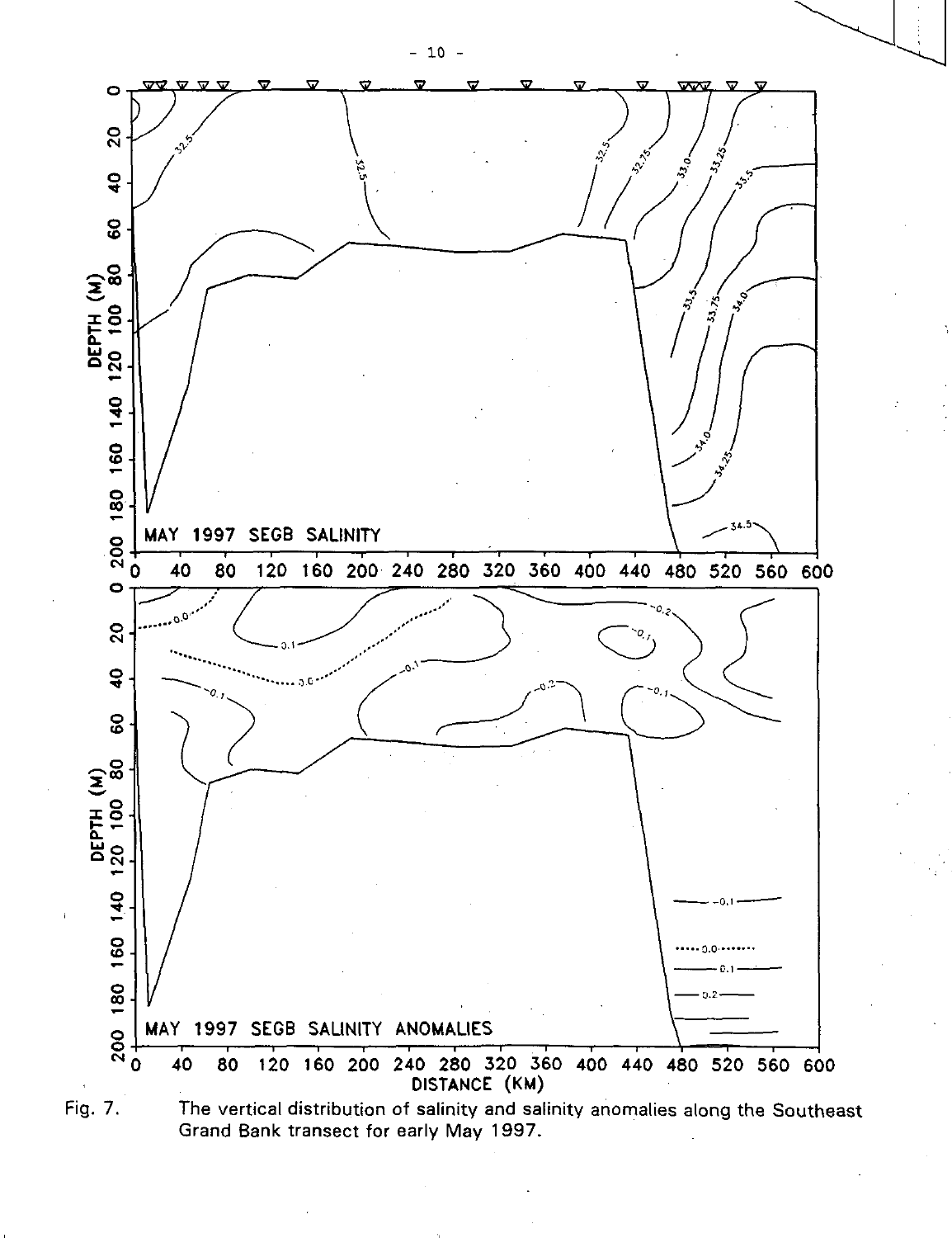![](_page_10_Figure_0.jpeg)

![](_page_10_Figure_1.jpeg)

Fig. 8. The vertical distribution of temperature and temperature anomalies along the standard Flemish Cap transect for late April 1997.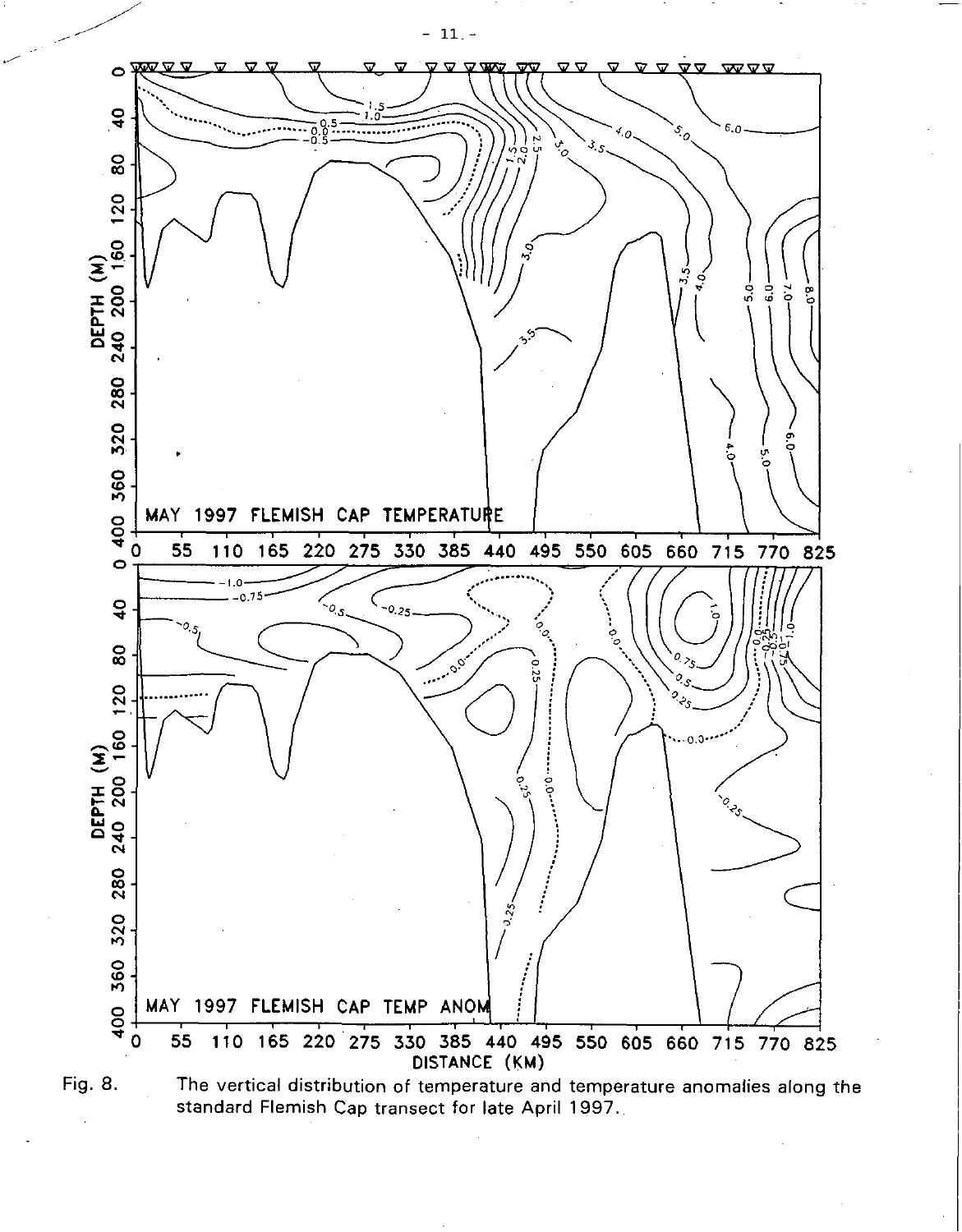![](_page_11_Figure_0.jpeg)

![](_page_11_Figure_1.jpeg)

 $-12 -$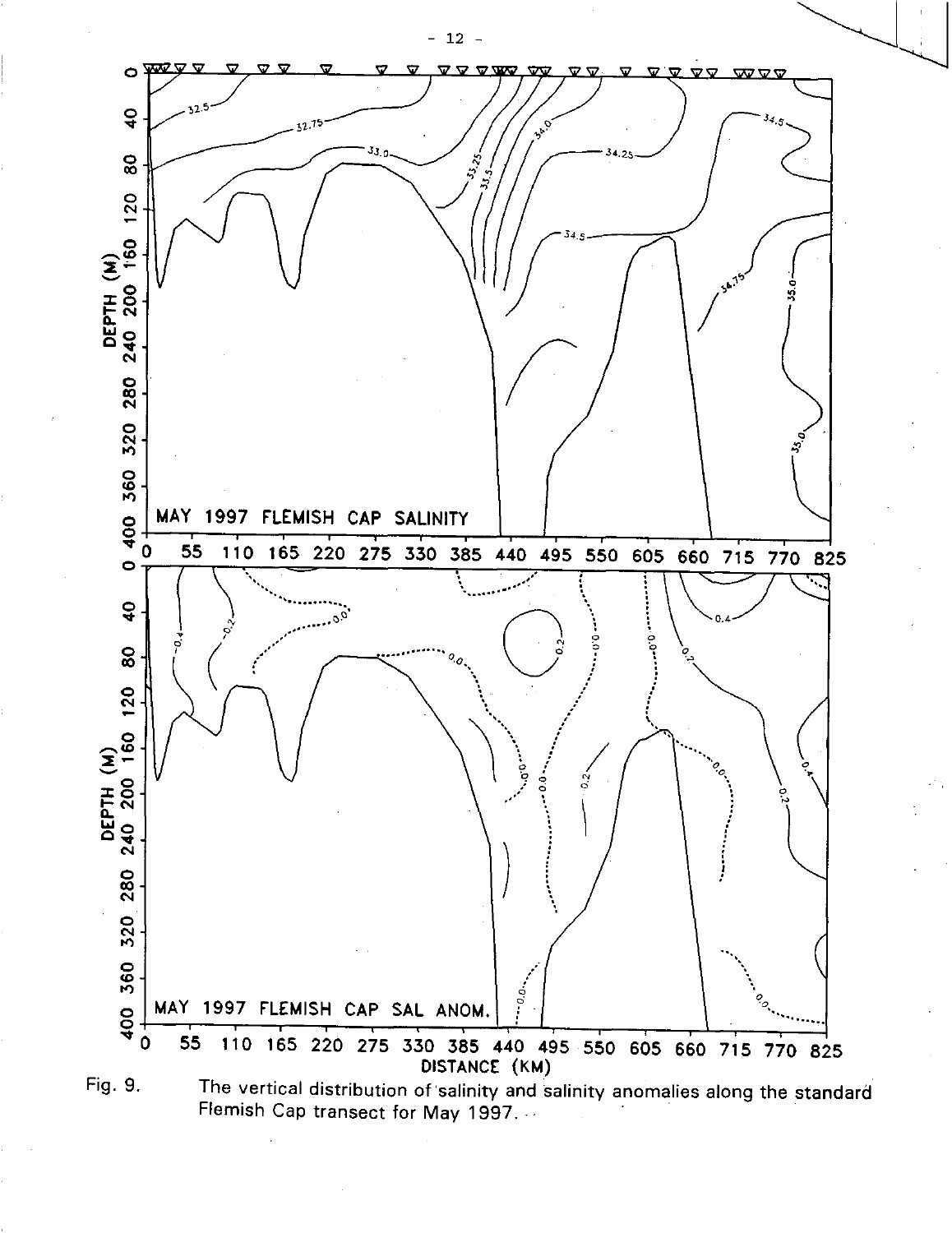![](_page_12_Figure_0.jpeg)

![](_page_12_Figure_1.jpeg)

 $-13 -$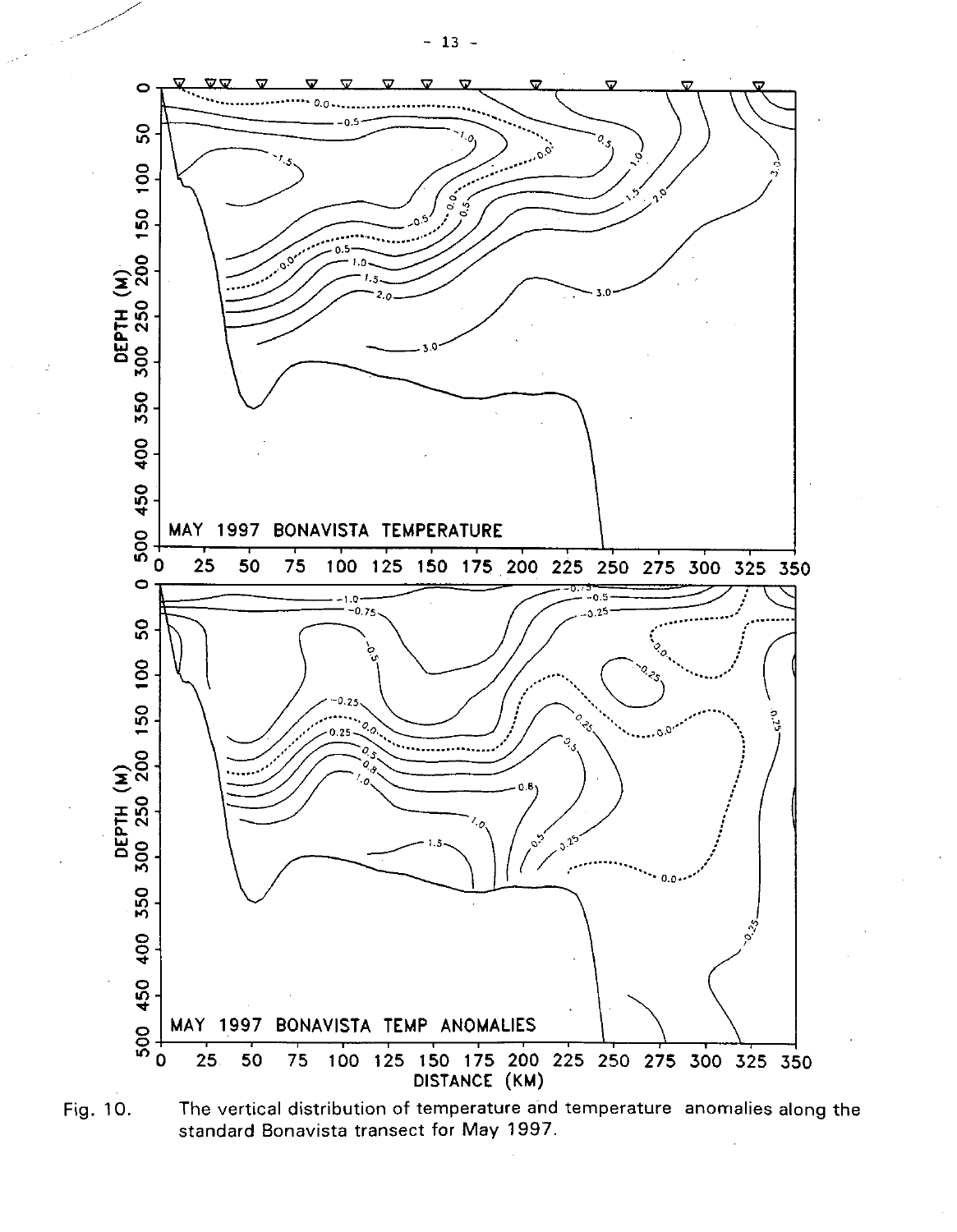![](_page_13_Figure_0.jpeg)

![](_page_13_Figure_1.jpeg)

![](_page_13_Figure_2.jpeg)